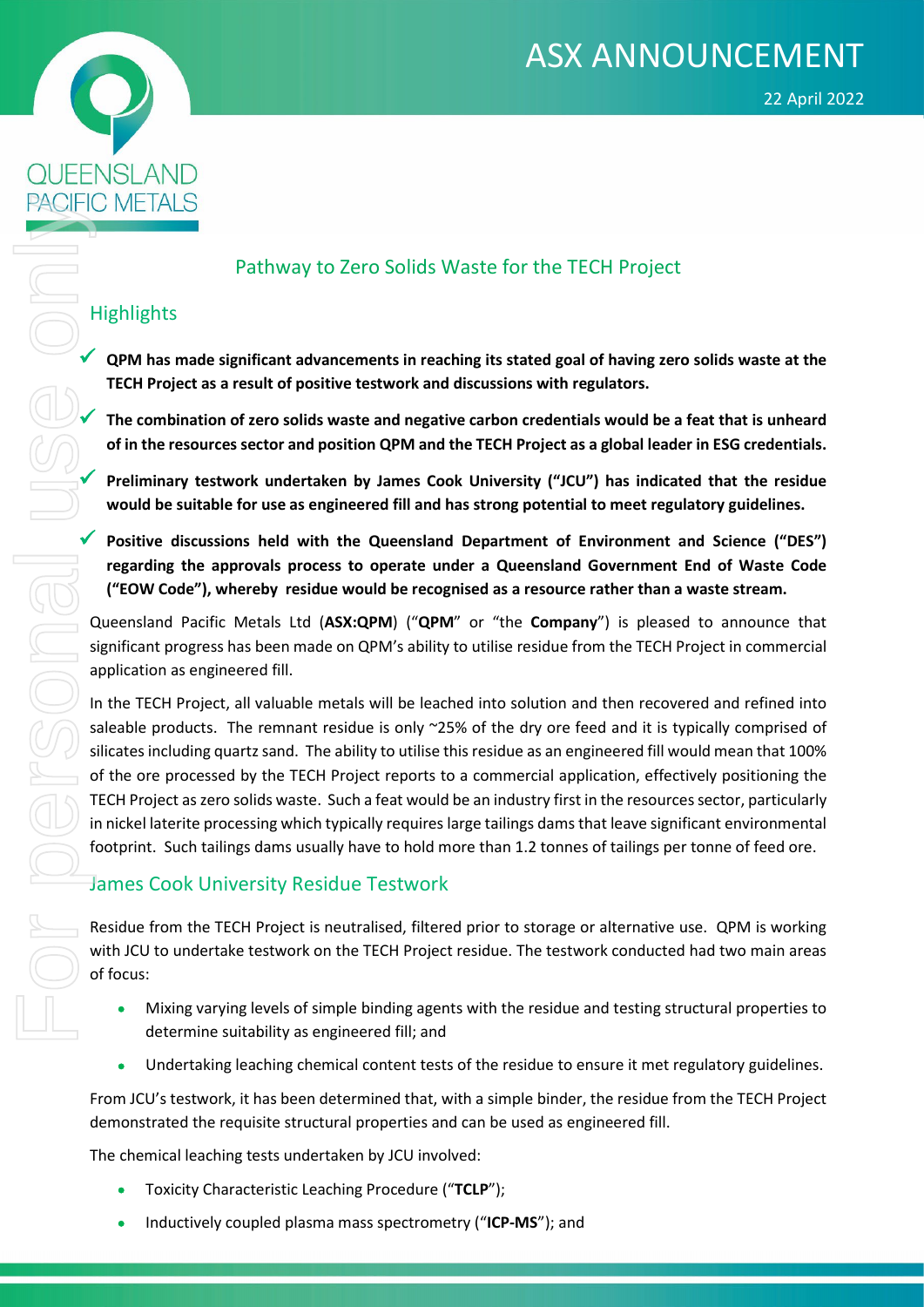• X-Ray powder diffraction.

This testwork demonstrated that under the Townsville City Council (TCC) guidelines, QPM comfortably met the threshold for all elements of potential concern except nickel. QPM and JCU are confident that nickel levels will also be reduced to below the threshold with additional washing.

|                                                                                                                                                                                                                                                                                                                                                                                                                                                                                                                                                                                                             | <b>Metal</b>                       | <b>TCC guideline (ppm)</b>                                                                                                                                                                                                                                                                                                                                                                                                                                                                                                                                                                                                                                                                                       | <b>Result (ppm)</b> |
|-------------------------------------------------------------------------------------------------------------------------------------------------------------------------------------------------------------------------------------------------------------------------------------------------------------------------------------------------------------------------------------------------------------------------------------------------------------------------------------------------------------------------------------------------------------------------------------------------------------|------------------------------------|------------------------------------------------------------------------------------------------------------------------------------------------------------------------------------------------------------------------------------------------------------------------------------------------------------------------------------------------------------------------------------------------------------------------------------------------------------------------------------------------------------------------------------------------------------------------------------------------------------------------------------------------------------------------------------------------------------------|---------------------|
|                                                                                                                                                                                                                                                                                                                                                                                                                                                                                                                                                                                                             | Antimony                           | 5.0                                                                                                                                                                                                                                                                                                                                                                                                                                                                                                                                                                                                                                                                                                              | ${}_{0.1}$          |
|                                                                                                                                                                                                                                                                                                                                                                                                                                                                                                                                                                                                             | Arsenic                            | 5.0                                                                                                                                                                                                                                                                                                                                                                                                                                                                                                                                                                                                                                                                                                              | ${}_{0.1}$          |
|                                                                                                                                                                                                                                                                                                                                                                                                                                                                                                                                                                                                             | <b>Barium</b>                      | 100.0                                                                                                                                                                                                                                                                                                                                                                                                                                                                                                                                                                                                                                                                                                            | ${}_{0.1}$          |
|                                                                                                                                                                                                                                                                                                                                                                                                                                                                                                                                                                                                             | <b>Boron</b>                       |                                                                                                                                                                                                                                                                                                                                                                                                                                                                                                                                                                                                                                                                                                                  | ${}_{0.1}$          |
|                                                                                                                                                                                                                                                                                                                                                                                                                                                                                                                                                                                                             | Cadmium                            | 0.5                                                                                                                                                                                                                                                                                                                                                                                                                                                                                                                                                                                                                                                                                                              | ${}_{0.1}$          |
|                                                                                                                                                                                                                                                                                                                                                                                                                                                                                                                                                                                                             | Chromium                           | 5.0                                                                                                                                                                                                                                                                                                                                                                                                                                                                                                                                                                                                                                                                                                              | 0.3                 |
|                                                                                                                                                                                                                                                                                                                                                                                                                                                                                                                                                                                                             | Cobalt                             | 5.0                                                                                                                                                                                                                                                                                                                                                                                                                                                                                                                                                                                                                                                                                                              | 2.8                 |
|                                                                                                                                                                                                                                                                                                                                                                                                                                                                                                                                                                                                             | Copper                             | 100.0                                                                                                                                                                                                                                                                                                                                                                                                                                                                                                                                                                                                                                                                                                            | ${}_{0.1}$          |
|                                                                                                                                                                                                                                                                                                                                                                                                                                                                                                                                                                                                             | Lead                               | 5.0                                                                                                                                                                                                                                                                                                                                                                                                                                                                                                                                                                                                                                                                                                              | ${}_{0.1}$          |
|                                                                                                                                                                                                                                                                                                                                                                                                                                                                                                                                                                                                             | Nickel                             | 5.0                                                                                                                                                                                                                                                                                                                                                                                                                                                                                                                                                                                                                                                                                                              | 9.37                |
|                                                                                                                                                                                                                                                                                                                                                                                                                                                                                                                                                                                                             | Mercury                            | 0.1                                                                                                                                                                                                                                                                                                                                                                                                                                                                                                                                                                                                                                                                                                              | 0.0001              |
|                                                                                                                                                                                                                                                                                                                                                                                                                                                                                                                                                                                                             | Molybdenum                         | 1.0                                                                                                                                                                                                                                                                                                                                                                                                                                                                                                                                                                                                                                                                                                              | ${}_{0.1}$          |
|                                                                                                                                                                                                                                                                                                                                                                                                                                                                                                                                                                                                             | Selenium                           | 1.0                                                                                                                                                                                                                                                                                                                                                                                                                                                                                                                                                                                                                                                                                                              | < 0.05              |
|                                                                                                                                                                                                                                                                                                                                                                                                                                                                                                                                                                                                             | Silver                             | 5.0                                                                                                                                                                                                                                                                                                                                                                                                                                                                                                                                                                                                                                                                                                              | ${}_{0.1}$          |
|                                                                                                                                                                                                                                                                                                                                                                                                                                                                                                                                                                                                             | Tin                                | 3.0                                                                                                                                                                                                                                                                                                                                                                                                                                                                                                                                                                                                                                                                                                              | ${}_{0.1}$          |
|                                                                                                                                                                                                                                                                                                                                                                                                                                                                                                                                                                                                             | Titanium                           |                                                                                                                                                                                                                                                                                                                                                                                                                                                                                                                                                                                                                                                                                                                  | ${}_{0.1}$          |
|                                                                                                                                                                                                                                                                                                                                                                                                                                                                                                                                                                                                             | Vanadium                           | 5.0                                                                                                                                                                                                                                                                                                                                                                                                                                                                                                                                                                                                                                                                                                              | ${}_{0.1}$          |
|                                                                                                                                                                                                                                                                                                                                                                                                                                                                                                                                                                                                             | Zinc                               | 500.0                                                                                                                                                                                                                                                                                                                                                                                                                                                                                                                                                                                                                                                                                                            | 0.1                 |
| <b>End of Waste Code Approval</b><br>QPM recently held a pre-lodgement meeting with the Queensland Department of Environment ar<br>to discuss the JCU test work, potential commercial applications, and the next steps required to t<br>End of Waste Code. An EOW Code allows a previously characterised waste stream (e.g. the resion<br>re-classified as a resource (e.g. engineered fill).<br>Typically, as part of an EOW Code approval, a large scale field trial is required to use a waste st<br>commercial application prior to final approval being granted. However, given the positive results f |                                    |                                                                                                                                                                                                                                                                                                                                                                                                                                                                                                                                                                                                                                                                                                                  |                     |
|                                                                                                                                                                                                                                                                                                                                                                                                                                                                                                                                                                                                             |                                    | testwork and the planned future work program, DES indicated that QPM probably will not be re<br>undertake a field trial as part of the approval process. This would eliminate a hurdle and fast tra<br>ability to obtain the EOW Code approval and to immediately utilise the residue in commercial ap<br>The next step for QPM and JCU will be to undertake further geotechnical testwork on the residue<br>environmental leaching testwork to confirm compliance with regulations. QPM will also start the<br>process to obtain the EOW Code. There are no statutory timeframes tied to developing an EO<br>however, it is expected that the code will be finalised during the construction phase, pending cor |                     |
|                                                                                                                                                                                                                                                                                                                                                                                                                                                                                                                                                                                                             | of assessment requirements by DES. |                                                                                                                                                                                                                                                                                                                                                                                                                                                                                                                                                                                                                                                                                                                  |                     |

# End of Waste Code Approval

QPM recently held a pre-lodgement meeting with the Queensland Department of Environment and Science to discuss the JCU test work, potential commercial applications, and the next steps required to finalise an End of Waste Code. An EOW Code allows a previously characterised waste stream (e.g. the residue) to be re-classified as a resource (e.g. engineered fill).

Typically, as part of an EOW Code approval, a large scale field trial is required to use a waste stream in a commercial application prior to final approval being granted. However, given the positive results from JCU's testwork and the planned future work program, DES indicated that QPM probably will not be required to undertake a field trial as part of the approval process. This would eliminate a hurdle and fast track QPM's ability to obtain the EOW Code approval and to immediately utilise the residue in commercial applications.

The next step for QPM and JCU will be to undertake further geotechnical testwork on the residue and also environmental leaching testwork to confirm compliance with regulations. QPM will also start the approvals process to obtain the EOW Code. There are no statutory timeframes tied to developing an EOW Code; however, it is expected that the code will be finalised during the construction phase, pending confirmation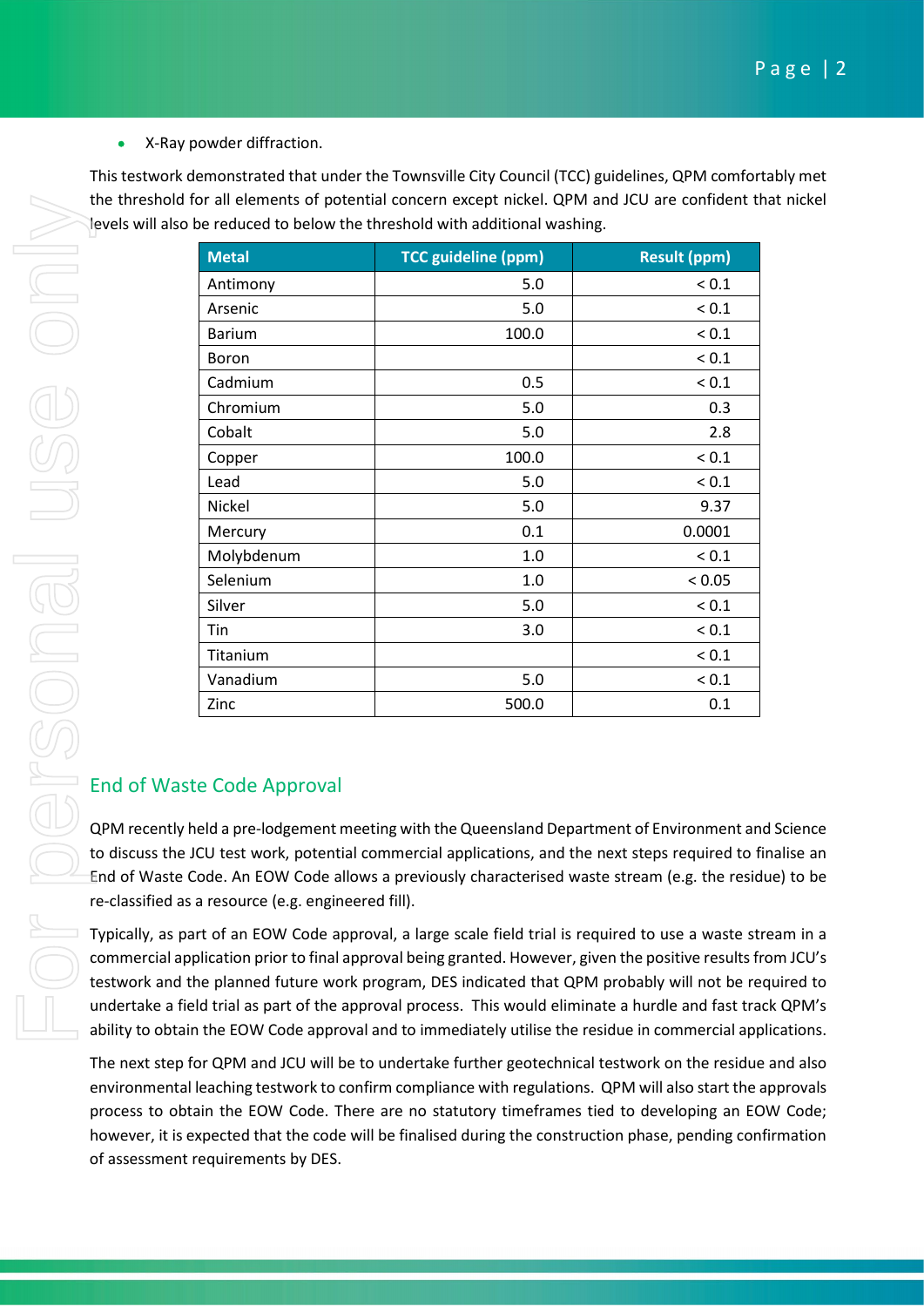

*JCU Structural Tetswork – Clockwise: Specific gravity test, computerised consolidation test, oven density test, cone penetration test, linear shrinkage test*



*JCU Structural Tetswork – Clockwise: Laser particle size test, hydrometer test, linear shrinkage test, scanning electron microscope test*